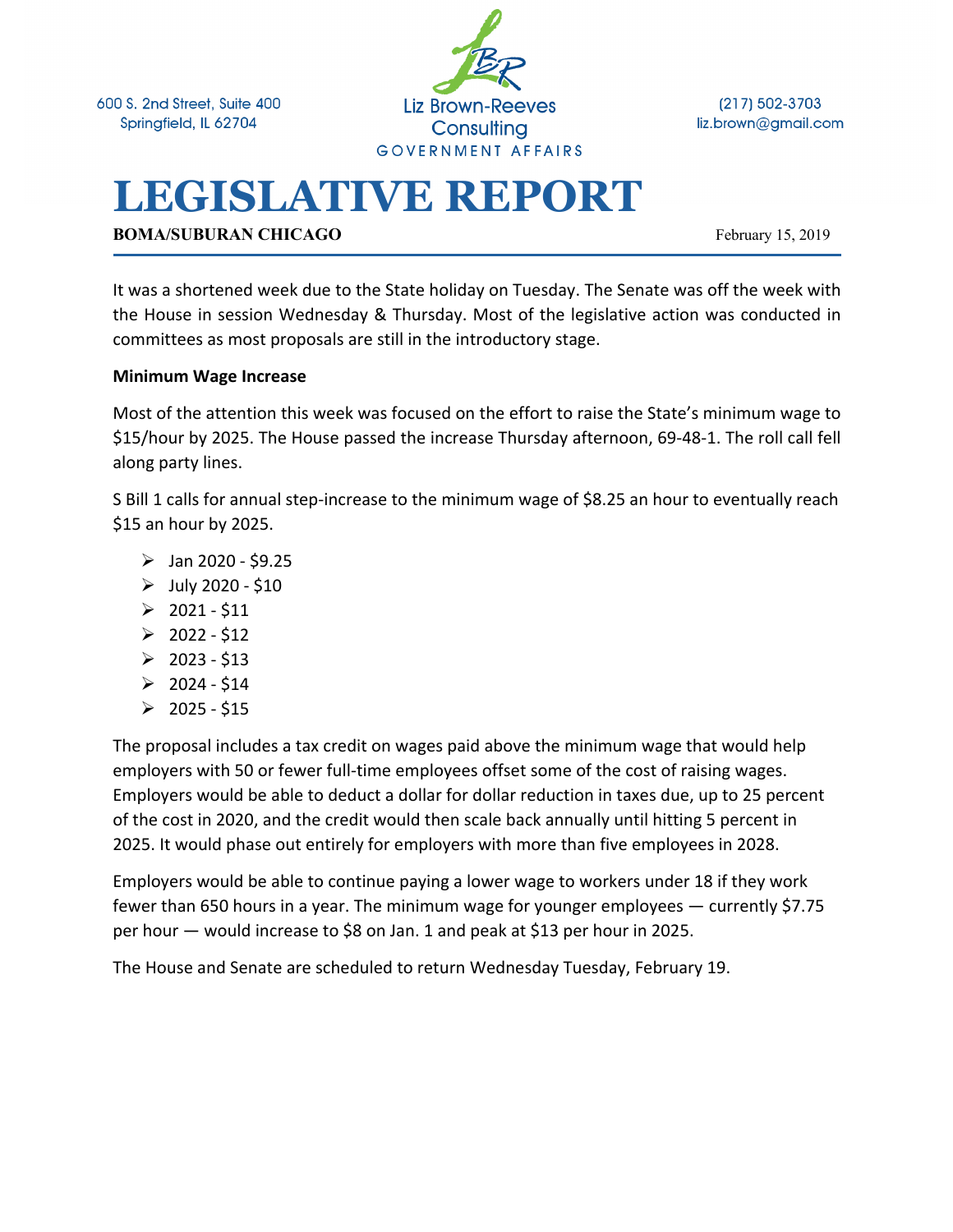## **ADDED TO BILL REPORT THIS WEEK**

Ø **HB2178** Ø **HB2192** Ø **HB2652**

#### **UPCOMING DATES**

- $\triangleright$  February 20 Governor's Budget Address
- $\triangleright$  February 26 Consolidated Primary Election
- $\triangleright$  March 22 Senate Committee Deadline
- $\triangleright$  April 2 Consolidated Election

## **LAWMAKERS APPROVE \$15 MINIMUM WAGE**

#### *State-Journal Register*

Illinois House members Thursday voted to raise the state's minimum wage to \$15 an hour by 2025.

The House voted 69-47-1 to pass Senate Bill 1, a vote that was mostly along party lines. All Republicans and four Democrats voted against the bill. One Democrat voted "present."

With the Senate approving last week, the next step is for Gov. J.B. Pritzker to sign the bill into law. Pritzker has said he wanted to have the minimum wage increase passed and signed into law before he gives his budget speech which is scheduled for Wednesday.

Pritzker released a statement Thursday calling passage of the bill a "resounding victory for the 1.4 million Illinoisans who will soon get a hard-earned and well-deserved raise."

Under the bill, Illinois \$8.25 an hour minimum wage will start climbing to \$15 on Jan. 1 when a \$1 increase kicks in. Another 75-cents-an-hour hike will start July 1, 2020. Additional \$1 increases will take place every Jan. 1 after that until the wage hits \$15 an hour on Jan. 1, 2025.

## **GOVERNOR: ILLINOIS BUDGET DEFICT HIGHER THAN ESTIMATED**

#### *State-Journal Register*

With Gov. J.B. Pritzker's first budget speech less than two weeks away, the Pritzker administration said the state's financial problems are worse than expected.

In a report released Friday, former comptroller and now deputy governor Dan Hynes said the state's budget deficit next year will hit \$3.2 billion unless steps are taken to bring it under control.

The administration said the deficit is 16 percent higher than what former Gov. Bruce Rauner's administration projected in a report it released in November.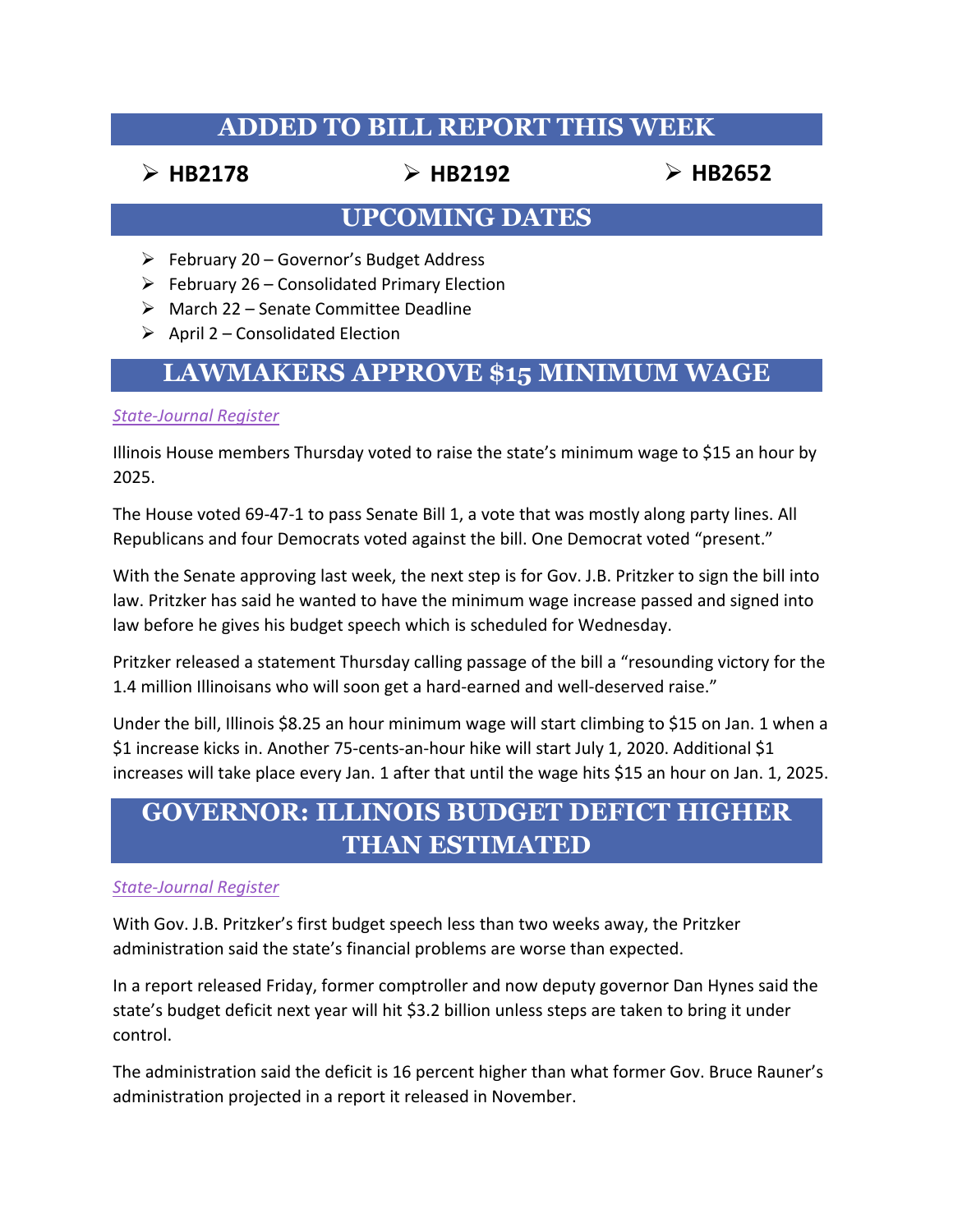The report placed most of the blame for the problem on Rauner and continued fallout from the budget impasse during his administration. The report said spending pressures became obvious as various state agencies submitted budget requests to the administration that were considered maintenance budgets.

For example, obligations for human services means those projects face an additional \$275 million shortfall. State employee health insurance is facing an estimated \$170 million deficit.

The report also said that simply looking at the bill backlog gives a misleading picture of the money owed in connection with unpaid bills. The backlog stood at \$7.9 billion at the end of last year. However, the state also owes \$5.5 billion on money borrowed to help pay down the backlog and save on interest payments. There is also \$650 million to be repaid to special state funds and about \$500 million owed to state workers for unpaid step increases.

## **BILL REPORT**

## HB20 MIN WAGE-\$15 PER HOUR *(FLOWERS M)*

Amends the Minimum Wage Law. Increases the minimum wage to \$15 per hour on October 1, 2019. Effective immediately.

#### RECENT STATUS

2/20/2019 - House Labor & Commerce, (First Hearing) 2/13/2019 - To Wage Policy and Study Subcommittee 2/13/2019 - House Labor & Commerce, (First Hearing)

## HB29 **CONDO/CICA ACT-HOME RULE LIMIT** *(THAPEDI A)*

Amends the Common Interest Community Association Act. Limits the concurrent exercise by units of local government of powers and functions exercised by the State with respect to amendments to the community instruments and accounting practices. Amends the Condominium Property Act. Limits the concurrent exercise by units of local government of powers and functions exercised by the State with respect to an association's: budgeting practices; sale of property; notice requirements; contracts with board members; voting procedures; property improvement procedures; accounting practices; collection and sharing of records; amendment to the condominium instruments; and subdivision or combination of units. Effective immediately.

## RECENT STATUS

2/20/2019 - House Judiciary - Civil, (First Hearing) 2/14/2019 - Added Chief Co-Sponsor Rep. Sam Yingling 2/14/2019 - Reported Back To House Judiciary - Civil ;

 HB43 PROP TX-SOUTHLAND PROPERTY *(DELUCA A)*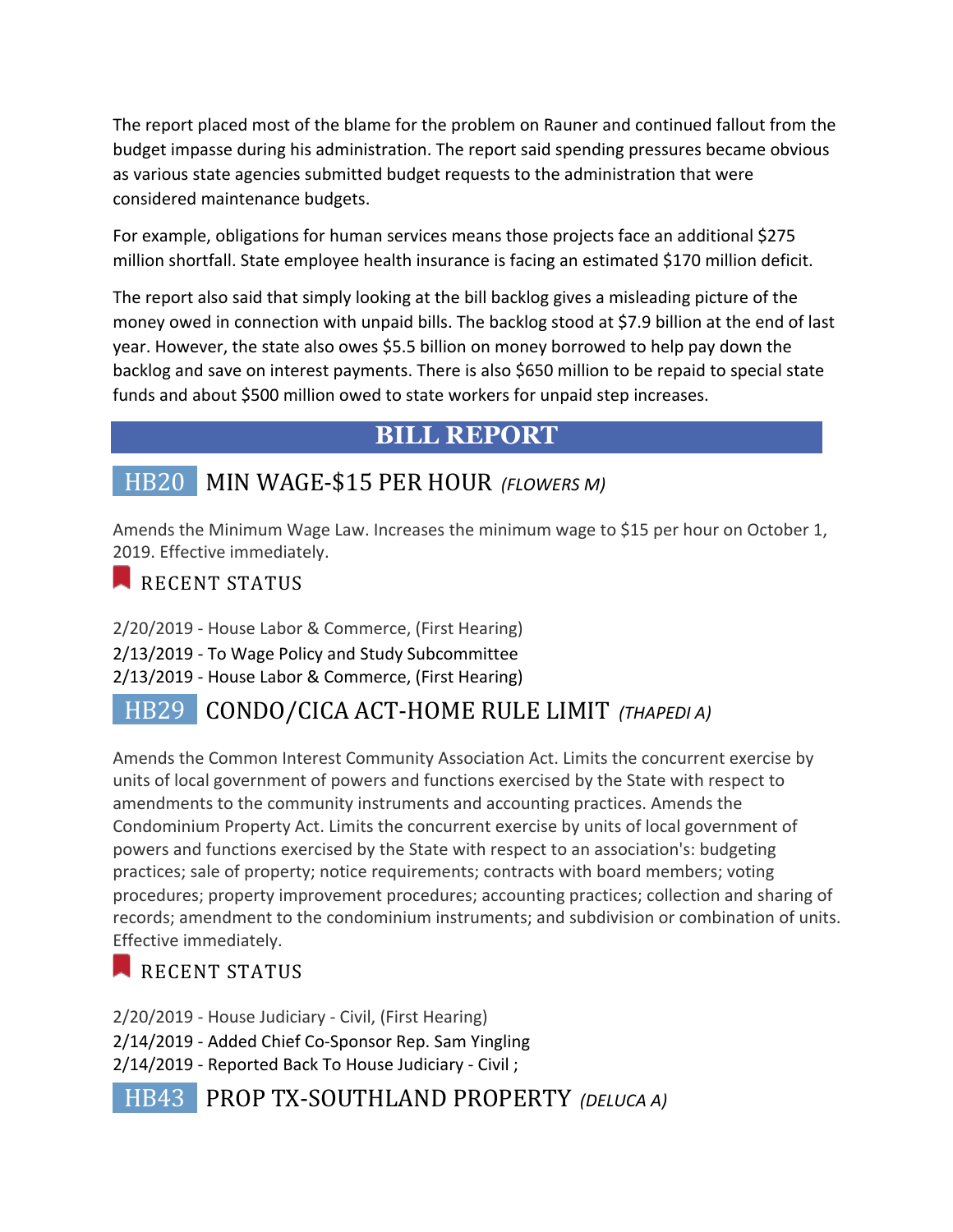Amends the Property Tax Code. Provides that certain property located in Bloom, Bremen, Calumet, Rich, Thornton, or Worth Township may be certified by the South Suburban Land Bank and Development Authority as a southland reactivation site. Provides that southland reactivation property shall be valued at 33 1/3% of the fair cash value of the land, without regard to buildings, structures, improvements, and other permanent fixtures located on the property. Provides that, for the first 3 tax years after the property is certified as southland reactivation property, the aggregate tax liability for the property shall be no greater than \$75,000. Provides that, beginning with the fourth tax year after the property is certified as southland reactivation property and continuing through the twelfth tax year after the property is certified as southland reactivation property, the property's tax liability for each taxing district in which the property is located shall be increased over the tax liability for the preceding year by the percentage increase, if any, in the total equalized assessed value of all property in the taxing district.

#### RECENT STATUS

2/14/2019 - House Revenue & Finance, (First Hearing) 2/7/2019 - To Property Tax Subcommittee 2/7/2019 - House Revenue & Finance, (First Hearing)

### HB189 ABANDONED REAL PROPERTY-TITLE *(FORD L)*

Creates the Blight Mitigation Act. Provides that a property owner that lives within one-fourth of a mile of and on the same street as residential real property that has been abandoned may, after the property has been continuously abandoned for 12 months, petition the court for title to the land. Provides that the court shall order that title to the real property be transferred to the petitioner if the petitioner presents clear and convincing evidence that: (1) the property is abandoned; (2) the owner of the property has been made a party to the action in accordance with the Code of Civil Procedure and court rules; and (3) the property is not: listed for sale on a multiple listing service; being maintained in receivership status; or under contract for sale.

#### RECENT STATUS

2/20/2019 - House Judiciary - Civil, (First Hearing) 2/14/2019 - House Commercial Law Subcommittee, (First Hearing) 2/14/2019 - House Judiciary - Civil, (First Hearing)

## HB215 \$IHDA-REHAB ABANDONED HOUSING *(FORD L)*

Appropriates \$250,000,000 from the General Revenue Fund to the Illinois Housing Development Authority for grants to municipalities with a population over 1,000,000 for the rehabilitation of vacant and abandoned residential housing. Provides that funds may also be used for the acquisition of property and construction related to vacant and abandoned residential housing. Effective July 1, 2019.

RECENT STATUS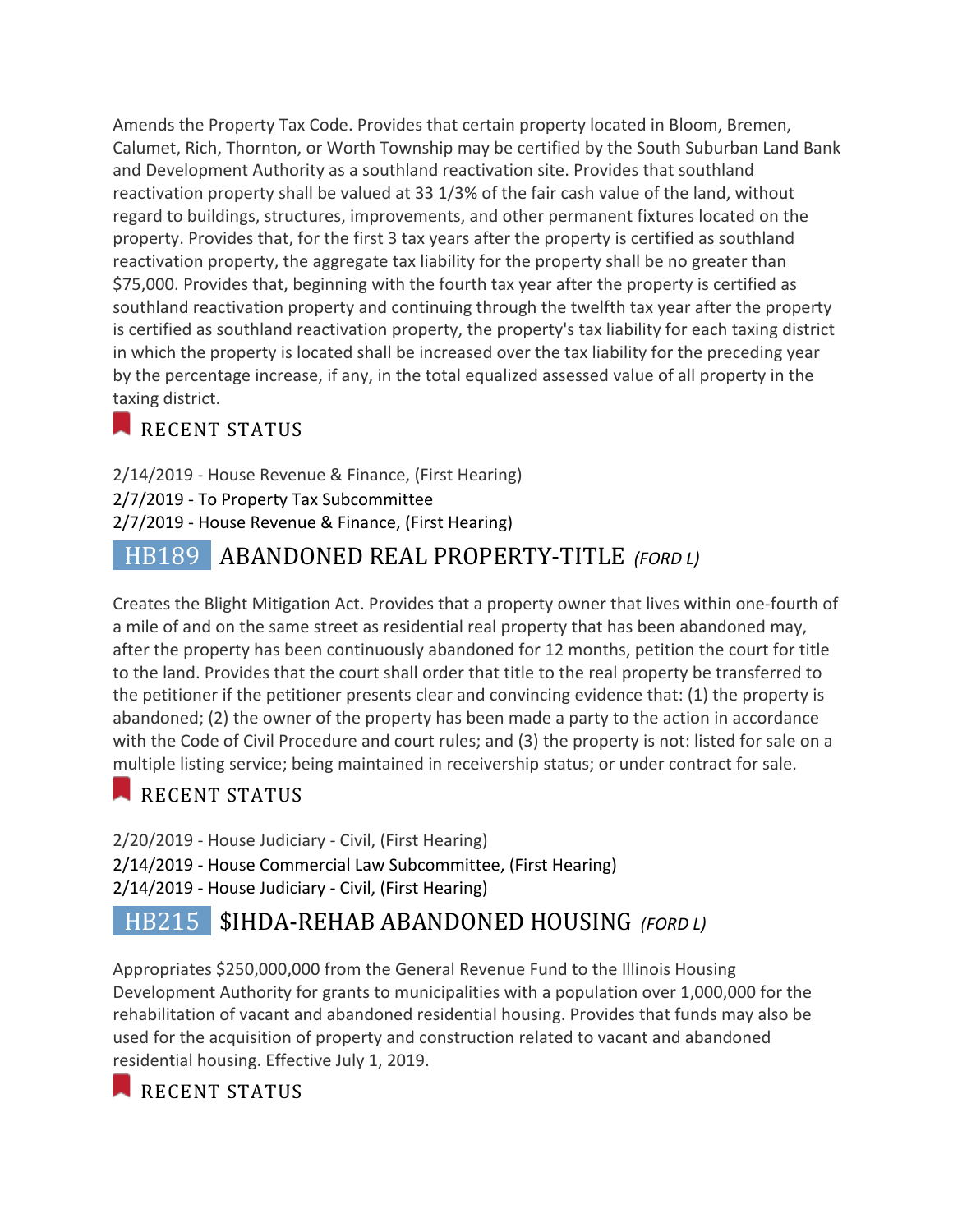2/20/2019 - House Appropriations-General Services, (First Hearing) 2/6/2019 - House Appropriations-General Services, (First Hearing) 1/29/2019 - Assigned to House Appropriations-General Services

 HB220 WAGE INSURANCE ACT *(FLOWERS M)*

Creates the Wage Insurance Act. Establishes a wage insurance program to be administered by the Department of Employment Security. Provides that an individual is eligible for benefits if the individual is a claimant under the Unemployment Insurance Act at the time the individual obtains reemployment and is not employed by the employer from which the individual was last separated. Provides for benefits in an amount sufficient to pay the individual the difference between the wage the individual received at the time of separation from the employer by which the individual was employed immediately before becoming a claimant under the Unemployment Insurance Act and the wages received from reemployment. Imposes a 0.4% tax on payroll beginning January 1, 2020. Provides that claims may be made beginning July 1, 2020. Provides for recovery of erroneous payments, hearings, penalties, unpaid tax, rules, and other matters. Creates the Wage Insurance Fund, provides for the continuing appropriation from the Fund of amounts necessary for the purposes authorized by the Act, and amends the State Finance Act to include the Wage Insurance Fund as a special fund in the State treasury. Makes a corresponding change in the Freedom of Information Act.

#### RECENT STATUS

2/20/2019 - House Labor & Commerce, (First Hearing) 2/13/2019 - To Wage Policy and Study Subcommittee 2/13/2019 - House Labor & Commerce, (First Hearing)

## **HB255** RENT CONTROL PREEMPTION ACT *(GUZZARDI W)*

Repeals the Rent Control Preemption Act.

#### RECENT STATUS

2/20/2019 - House Judiciary - Civil, (First Hearing) 2/14/2019 - House Commercial Law Subcommittee, (First Hearing) 2/14/2019 - House Judiciary - Civil, (First Hearing)

## HB270 LOCAL ROT-SOURCING-COLLECTION *(MURPHY M)*

Amends the Retailers' Occupation Tax Act. Provides that if a purchaser makes payment over the phone, in writing, or via the Internet, and the property is delivered to a location in this State, then the sale shall be sourced to the location where the property is delivered. Provides that the sale shall be deemed to have occurred at the customer's address if the property is delivered and the delivery location is unknown. Amends the Counties Code, the Illinois Municipal Code, the Flood Prevention District Act, the Local Mass Transit District Act, and the Regional Transportation Authority Act. Provides that a unit of local government may require a retailer to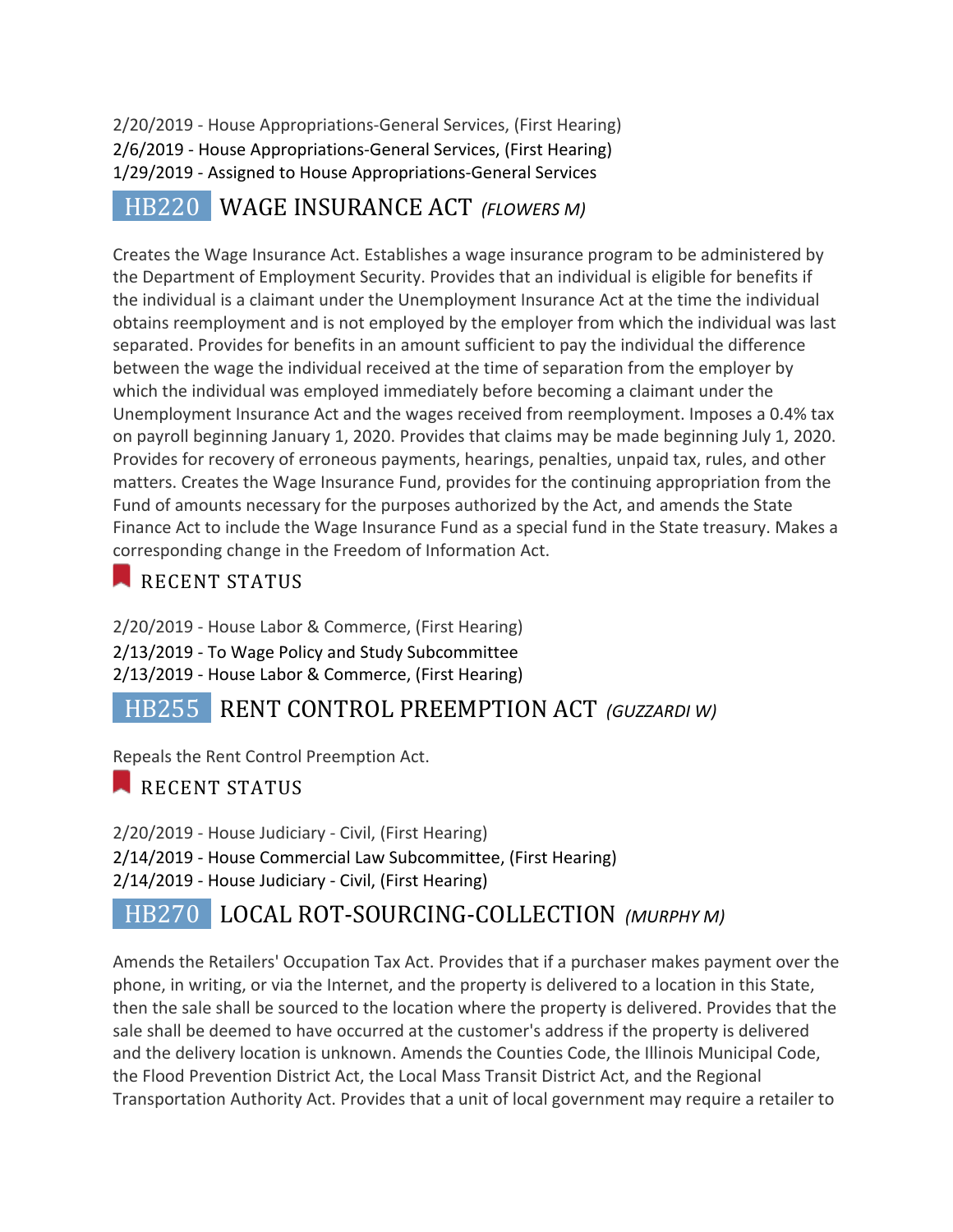collect and remit certain use and occupation taxes if the retailer qualifies as a "retailer maintaining a place of business in this State" under certain provisions of the Use Tax Act.

## RECENT STATUS

2/14/2019 - Added Co-Sponsor Rep. Bob Morgan 2/14/2019 - House Revenue & Finance, (First Hearing) 2/7/2019 - Added Chief Co-Sponsor Rep. Robert Rita

## HB320 PROP TX-PTELL FREEZE *(MCSWEENEY D)*

Amends the Property Tax Code. Provides that, beginning with the 2019 levy year, the Property Tax Extension Limitation Law applies to all taxing districts, including home rule units. Provides that, for the 2019 levy year, the limiting rate under the Property Tax Extension Limitation Law shall be calculated by reducing the district's 2016 aggregate extension by 5%. Provides that, for the 2020 levy year, the limiting rate under the Property Tax Extension Limitation Law shall be calculated by reducing the district's 2018 aggregate extension by 10%. Provides that, beginning with the 2021 levy year, the extension limitation is 0%. Preempts home rule. Amends the State Mandates Act to require implementation without reimbursement. Effective immediately.

## RECENT STATUS

2/14/2019 - To Property Tax Subcommittee 2/14/2019 - House Revenue & Finance, (First Hearing) 2/5/2019 - Assigned to House Revenue & Finance

## **HB832 VACANCY FRAUD ACT** *(MARTWICK R)*

Creates the Vacancy Fraud Act. Allows a taxing body or representative of a taxing body to file a vacancy fraud complaint with the county board of review if property is receiving vacancy relief and the property owner is not actively attempting to lease, sell, or alter the property. Sets forth factors in determining whether or not vacancy fraud has occurred. Sets forth penalties. Effective immediately.

## RECENT STATUS

2/14/2019 - To Property Tax Subcommittee 2/14/2019 - House Revenue & Finance, (First Hearing) 2/5/2019 - Assigned to House Revenue & Finance

## HB834 EQUAL PAY ACT-WAGE HISTORY *(MOELLER A)*

Amends the Equal Pay Act of 2003. Prohibits an employer from: (i) screening job applicants based on their wage or salary history, (ii) requiring that an applicant's prior wages satisfy minimum or maximum criteria, and (iii) requesting or requiring as a condition of being interviewed or as a condition of continuing to be considered for an offer of employment that an applicant disclose prior wages or salary. Prohibits an employer from seeking the salary,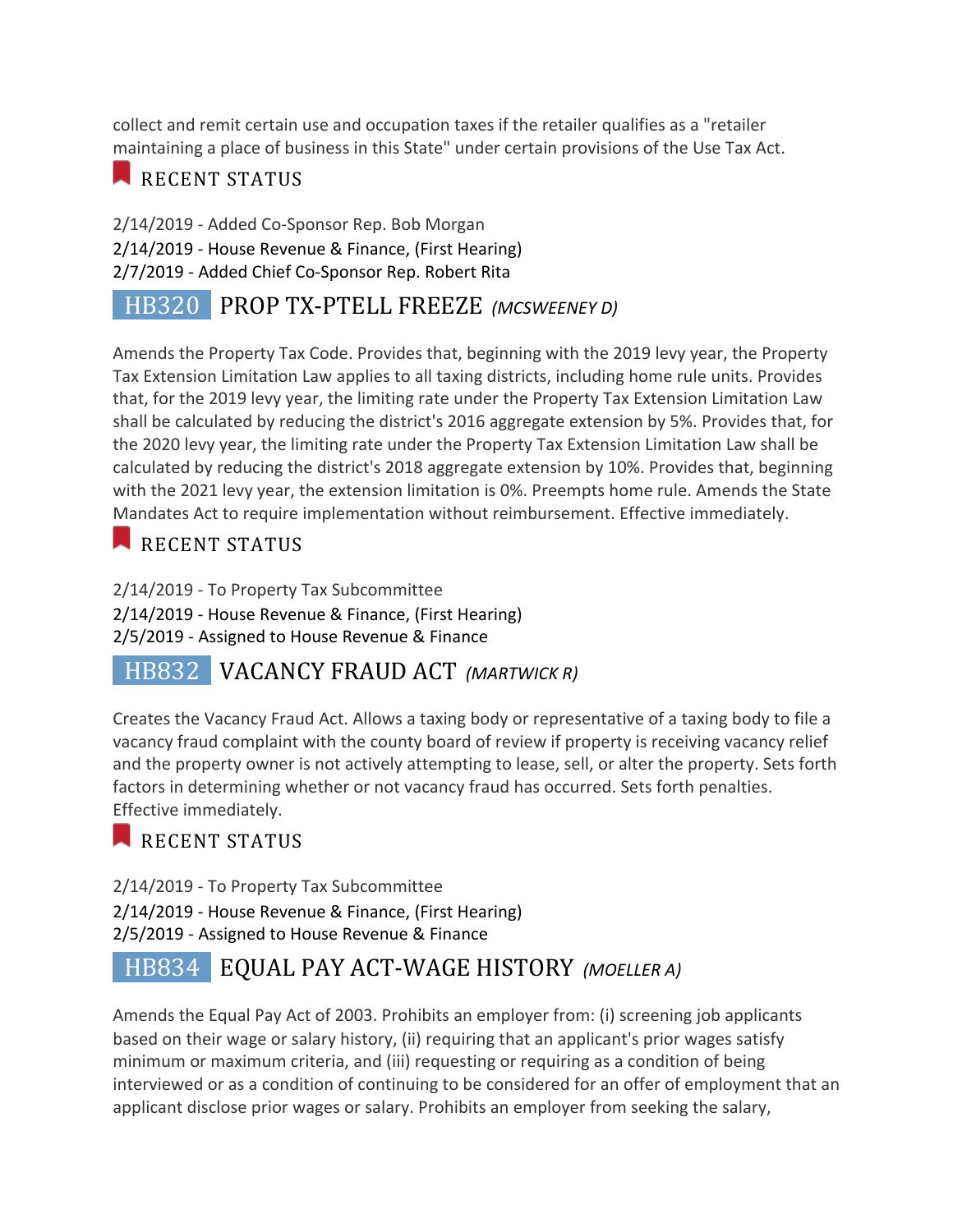including benefits or other compensation or salary history, of a job applicant from any current or former employer, with some exceptions. Limits defenses. Provides for penalties and injunctive relief.

#### RECENT STATUS

2/20/2019 - House Labor & Commerce, (First Hearing) 2/13/2019 - House Labor & Commerce, (First Hearing) 2/5/2019 - Added Co-Sponsor Rep. Will Guzzardi

## HB841 **CRIM CD-FIRST RESPONDER** (WILLIS Κ)

Amends the Criminal Code of 2012. Creates the offense of first responder endangerment. Provides that a person commits the offense when he or she knowingly creates a dangerous condition and intentionally conceals the dangerous condition in a commercial property under his or her management or operational control and the dangerous condition is found to be the primary cause of the death or serious bodily injury of a first responder in the course of his or her official duties. Provides that a violation is a Class 4 felony. Defines various terms.

## RECENT STATUS

2/19/2019 - House Judiciary - Criminal, (First Hearing) 2/13/2019 - House Judiciary - Criminal, (First Hearing) 2/6/2019 - Added Co-Sponsor Rep. Frances Ann Hurley

## HB880 PROPERTY TAX-AIRPORT PROPERTY *(MCDERMED M)*

Amends the State Finance Act. Provides that, beginning on January 1, 2028 (currently, January 1, 2021), moneys received from the rental of land, buildings, or improvements on property held for the development of an airport in Will County by the Department of Transportation shall be paid into the General Revenue Fund instead of the Tax Recovery Fund. Amends the Property Tax Code. Provides that, with respect to real property in Will County owned by the State for the purpose of developing an airport, payments made to compensate taxing districts for leasehold taxes shall be calculated based on the 2019 property tax year (currently, 2002). Effective immediately.

## RECENT STATUS

2/14/2019 - To Property Tax Subcommittee 2/14/2019 - House Revenue & Finance, (First Hearing) 2/11/2019 - Added Chief Co-Sponsor Rep. Lindsay Parkhurst

## HB881 EQUAL PAY ACT WAGE INFORMATION *(MCDERMED M)*

Amends the Equal Pay Act of 2003. Provides that it is unlawful for an employer to require an employee to sign a contract or waiver that would prohibit the employee from disclosing or discussing the employee's wage or salary; however, an employer may prohibit a human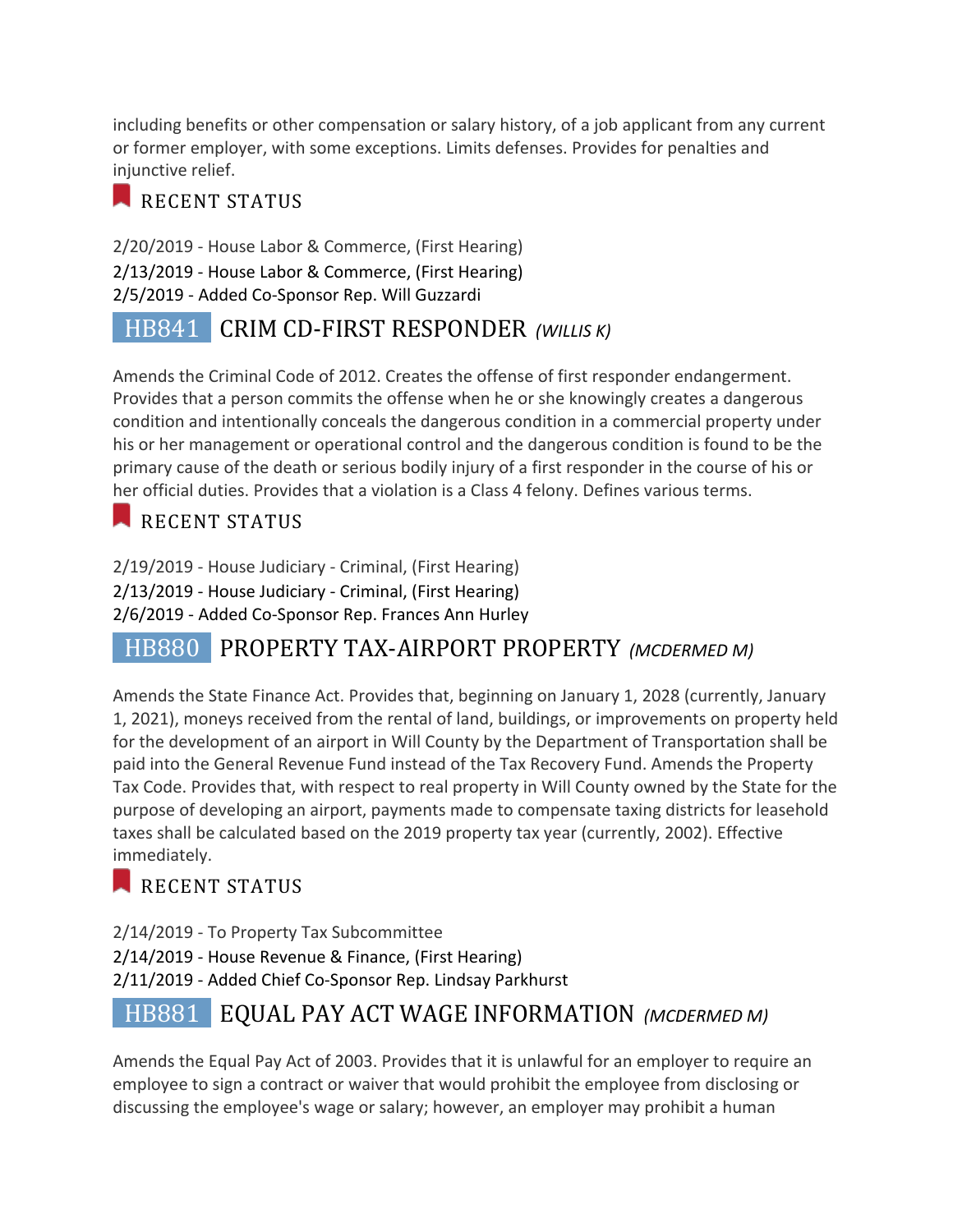resources employee, a supervisor, or any other employee whose job responsibilities require or allow access to other employees' wage or salary information from disclosing such information without prior written consent from the employee whose information is sought or requested. Provides that it is unlawful for an employer to seek the wage or salary history of a prospective employee from the prospective employee or a current or former employer or to require that a prospective employee's prior wage or salary history meet certain criteria, with some exceptions. Provides that an employer against whom an action is brought alleging a violation of the Act's prohibition against gender-based wage differentials and who, within the previous 3 years and prior to the commencement of the action, has completed a self-evaluation of the employer's pay practices in good faith and can demonstrate that reasonable progress has been made toward eliminating wage differentials based on gender for the same or substantially similar work in accordance with that evaluation shall have an affirmative defense to liability. Provides that an employer who cannot demonstrate that the evaluation was reasonable in detail and scope shall not be entitled to an affirmative defense, but shall not be liable for any civil fine in excess of: (1) \$500 per employee affected, if the employer has fewer than 4 employees; or (2) \$2,500 per employee affected, if the employer has 4 or more employees. Provides that if an employee recovers unpaid wages under the Act and also files a complaint or brings a sex discrimination action under the federal Fair Labor Standards Act of 1938 that results in additional recovery under federal law for the same violation, the employee shall return to the employer the amounts recovered under State law or the amounts recovered under federal law, whichever is less.

#### RECENT STATUS

2/20/2019 - House Labor & Commerce, (First Hearing) 2/13/2019 - House Labor & Commerce, (First Hearing) 2/5/2019 - Assigned to House Labor & Commerce

## HB902 CANNABIS LEGALIZATION *(AMMONS C)*

Creates the Cannabis Legalization Equity Act. Provides that notwithstanding any other provision of law, except as otherwise provided in the Act, the following acts are lawful and shall not be a criminal or civil offense under State law or the law of any political subdivision of this State or be a basis for seizure or forfeiture of assets under State law for persons 21 years of age or older: (1) possessing, consuming, using, displaying, purchasing, or transporting cannabis accessories; (2) possessing, growing, processing, or transporting on one's own premises no more than 24 mature cannabis plants and possession of the cannabis produced by the plants on the premises where the plants were grown; (3) possessing outside one's premises no more than 224 grams of cannabis; and (4) assisting another person who is 21 years of age or older in any of the acts described in items (1) through (3). Provides that an excise tax is imposed at the rate of 10% of the sale price of the sale or transfer of cannabis from a cannabis cultivation facility to a retail cannabis store or cannabis product manufacturing facility. Provides that at least 51% of the licenses issued by the Department of Agriculture for cannabis cultivation facilities and at least 51% of the licenses issued by the Department of Financial and Professional Regulation for retail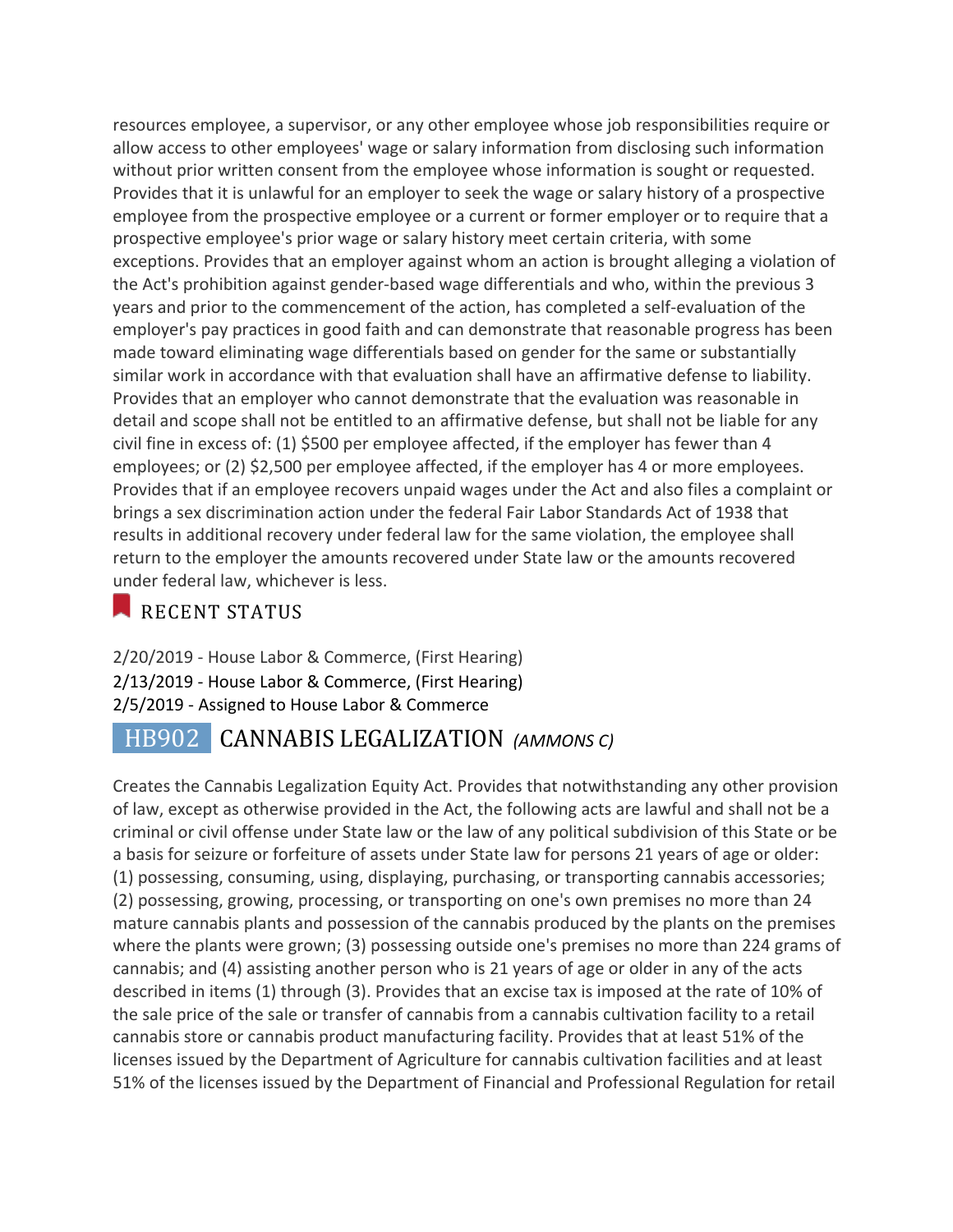cannabis stores shall be in communities disproportionately harmed by the war on drugs. Amends various other Acts to make conforming changes. Effective immediately.

### RECENT STATUS

1/28/2019 - Referred to House Rules 1/28/2019 - FIRST READING 1/25/2019 - Filed with the Clerk by Rep. Carol Ammons

## HB926 HUMAN RIGHTS-REAL ESTATE *(TARVER, II C)*

Amends the Illinois Human Rights Act. Provides that it is a civil rights violation for an owner or any other person engaging in a real estate transaction because of, among other things, source of income, to: refuse to engage in a real estate transaction or to discriminate in making available such a transaction; alter the terms, conditions, or privileges of a real estate transaction; refuse to receive or to fail to transmit a bona fide offer to engage in a real estate transaction from a person; refuse to negotiate for a real estate transaction; represent to a person that real property is not available for inspection, sale, rental, or lease when it is available, or fail to bring a property listing to his or her attention, or refuse to permit him or her to inspect real property; make, print, circulate, post, mail, publish, or cause to be made, printed, circulated, posted, mailed, or published, any notice, statement, advertisement, or sign that indicates any preference, limitation, or discrimination based on unlawful discrimination based on source of income, or an intention to make any such preference, limitation, or discrimination; or offer, solicit, accept, use, or retain a listing of real property with knowledge that unlawful discrimination on the basis of source of income in a real estate transaction is intended. Defines "source of income" as the lawful manner by which an individual supports himself or herself and his or her dependents.

## RECENT STATUS

2/20/2019 - House Judiciary - Civil, (First Hearing) 2/14/2019 - House Constitutional Law Subcommittee, (First Hearing) 2/14/2019 - House Judiciary - Civil, (First Hearing)

## HB1636 **ENTERPRISE ZONE-HYDROPONICS** (KIFOWIT S)

Amends the Illinois Enterprise Zone Act. Provides that businesses that intend to establish a new qualified hydroponics facility or expand production at an existing qualified hydroponics facility to engage in the practice of hydroponics are considered high impact businesses. Define terms. Effective immediately.

#### RECENT STATUS

2/13/2019 - Assigned to House Revenue & Finance 2/1/2019 - Referred to House Rules 2/1/2019 - FIRST READING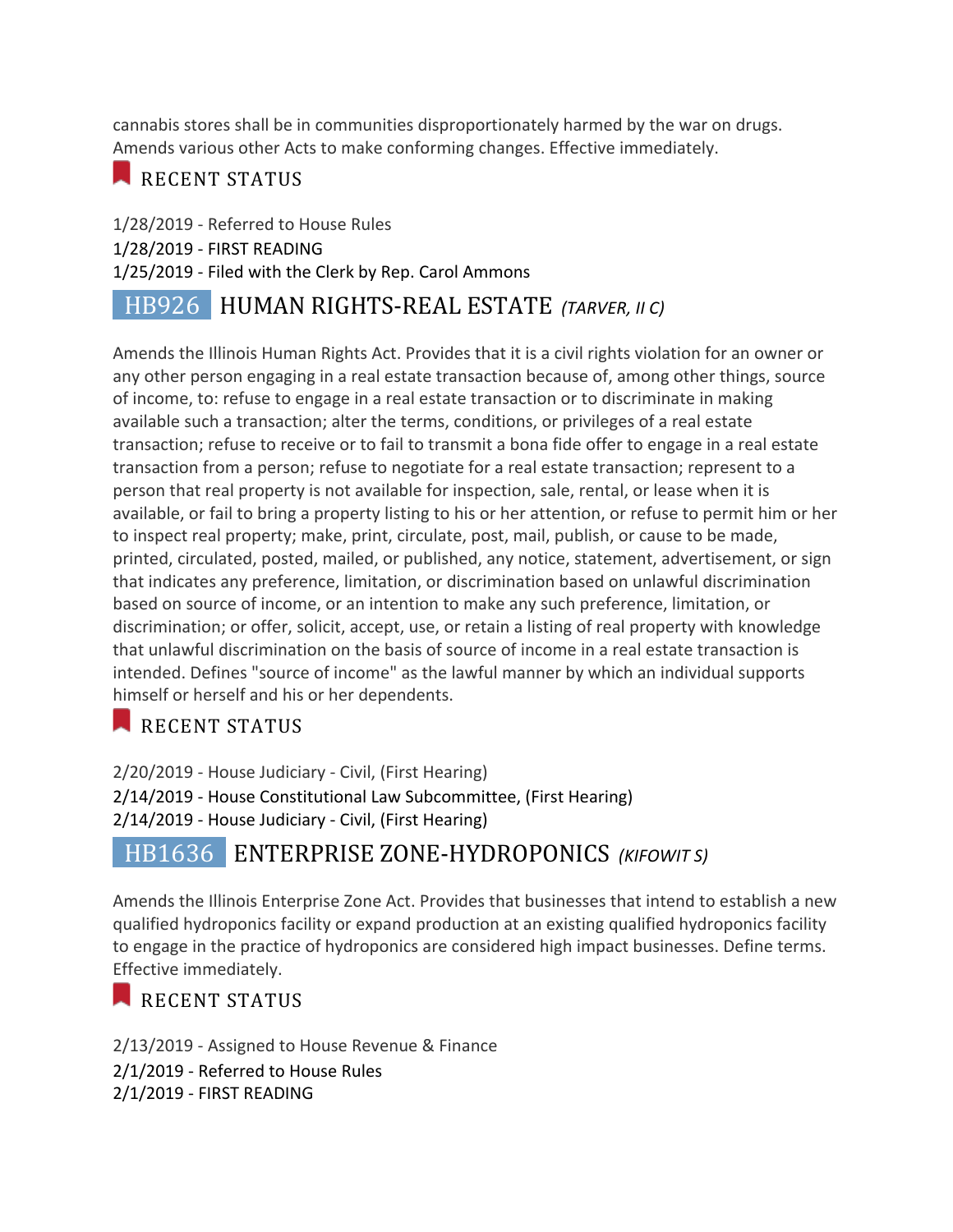## **HB2178** VEH CD-MINIMUM AUTO COVERAGE (UNES M)

Amends the Illinois Vehicle Code. Increases the minimum mandatory coverage amounts for liability insurance policies in this State and increases the amounts sufficient to satisfy a judgment following a motor vehicle accident as follows: bodily injury or death to any one person from \$25,000 to \$50,000; bodily injury or death to more than one person from \$50,000 to \$100,000; and injury or destruction of property of others from \$20,000 to \$40,000.

## RECENT STATUS

2/7/2019 - Referred to House Rules 2/7/2019 - FIRST READING 2/6/2019 - Filed with the Clerk by Rep. Michael D. Unes

## HB2192 **RENT CONTROL-TENANCY PROCEDURE** *(FLOWERS M)*

Creates the Rent Control Act. Establishes 6 regional rent control boards in the State. Provides for the election of 7 members to each board beginning in the 2021 consolidated election. Provides that a board shall establish regulations concerning rent stabilization rates for specified lessors and shall impose rent control registration fees to fund a Small Rental Property Owner Repairs and Improvement Fund. Includes enforcement provisions against landlords who charge rent in excess of amounts allowed by the Act. Limits home rule powers except in home rule units that enact a specified rent stabilization regime. Amends the Election Code making conforming changes. Amends the Illinois Income Tax Act. Creates rent-controlled and rental property capital improvement tax credits. Amends the Code of Civil Procedure. Creates procedures for terminating a tenancy or lease of one year or more after expiration of the lease. Provides that a lessor may terminate a lease and recover possession, after providing specified notice and monetary relocation assistance: if the lessor or a qualified relative will reside at the premises; if the lessor is going to substantially rehabilitate, remodel, or repair the premises; or if the lessor intends to demolish or permanently remove the premises from residential use. Provides for damages for failure to pay lessee relocation assistance or for failure to act in good faith in seeking to recover possession under the provisions. Provides that a demand or notice must be accessible to a lessor by being presented in the language of the lessor and contain a statement that the lessor may seek legal advice. Makes other changes. Repeals the Rent Control Preemption Act. Effective immediately.

#### RECENT STATUS

2/7/2019 - Referred to House Rules 2/7/2019 - FIRST READING 2/7/2019 - Filed with the Clerk by Rep. Mary E. Flowers HB2652 **CDB-ENERGY CONSERVATION** *(STUART K)*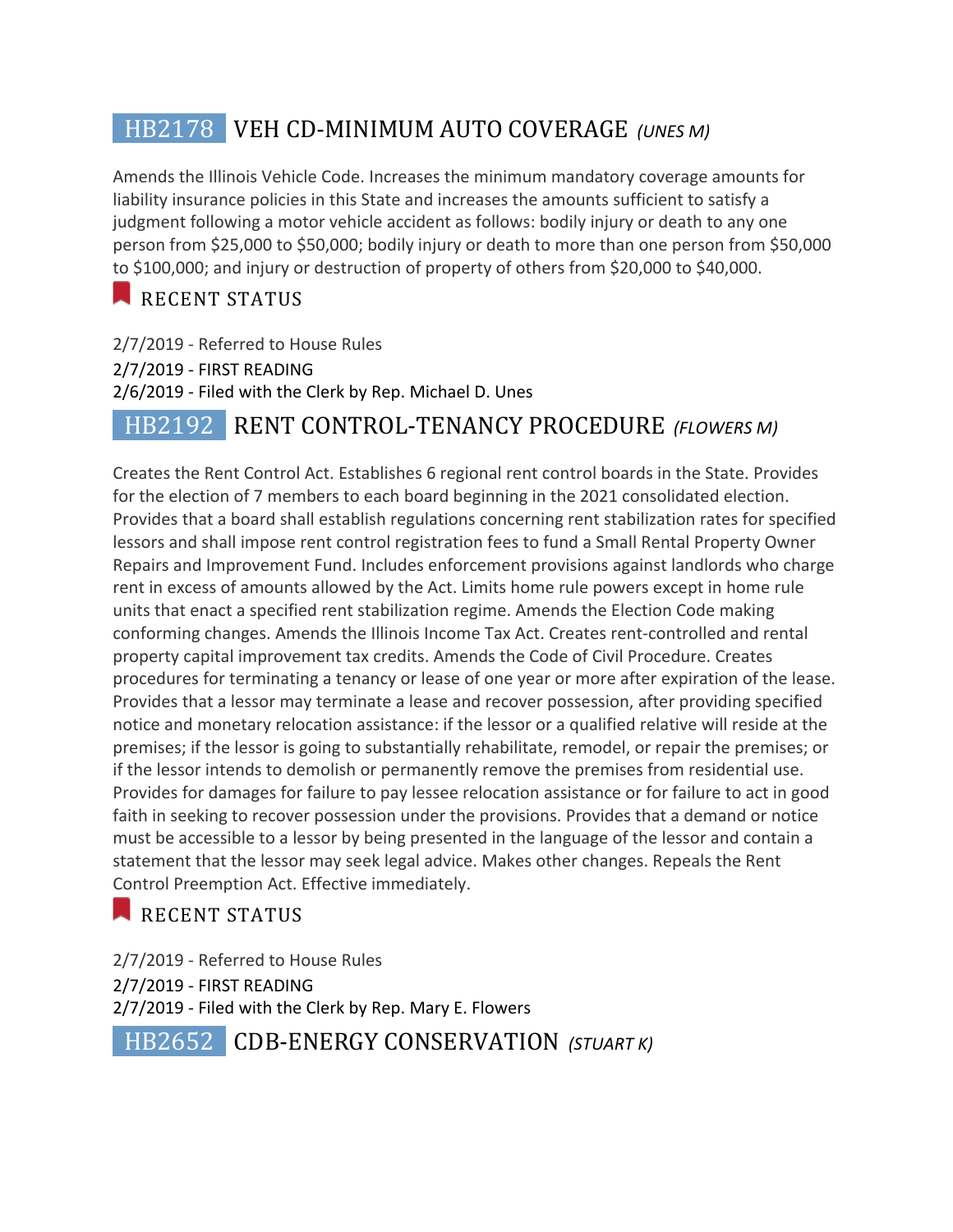Amends the Energy Efficient Building Act. Provides that references to the International Code Council's International Energy Conservation Code includes Appendix RB. Effective immediately.

### RECENT STATUS

2/14/2019 - Referred to House Rules 2/14/2019 - FIRST READING 2/14/2019 - Filed with the Clerk by Rep. Katie Stuart

## SB1 **EMPLOYMENT-TECH** (LIGHTFORD Κ)

Amends the Minimum Wage Law. Makes a technical change in a Section concerning the short title.

Senate Floor Amendment No. 1 - Replaces everything after the enacting clause. Amends the Illinois Income Tax Act and the Minimum Wage Law. Provides for an increase in the minimum wage and for a credit against withholding payments in relation to the increase. Increases the minimum wage to \$9.25 per hour beginning January 1, 2020. Provides for annual increases in the minimum wage culminating in a minimum wage of \$15 per hour beginning on January 1, 2025. Provides to employers with 50 or fewer full-time equivalent employees a credit against tax withheld beginning January 1, 2020. Reduces the credit beginning January 1, 2021. Provides employers may claim the credit amount in effect on January 1, 2025 until December 31, 2026 and that employers with no more than 5 employees may claim that credit until December 31, 2027. Authorizes the Department of Labor to perform random audits of employer to ascertain compliance with the Minimum Wage Law. Authorizes a penalty of \$100 per employee for failure to maintain required records. Effective immediately.

## RECENT STATUS

2/15/2019 - Sent to the Governor 2/14/2019 - Passed Both Houses 2/14/2019 - Third Reading - Short Debate - Passed 069-047-001

 SB7 CANNABIS-TECH *(STEANS H)*

Creates the Cannabis Regulation and Taxation Act. Contains only a short title provision.

## RECENT STATUS

1/9/2019 - Referred to Assignments 1/9/2019 - FIRST READING 1/9/2019 - Filed with Secretary by Sen. Heather A. Steans

## SB30 **WORKPLACE TRANSPARENCY ACT** (BUSH M)

Creates the Workplace Transparency Act. Provides that employers shall not require an employee or prospective employee to sign a nondisclosure agreement that contains any